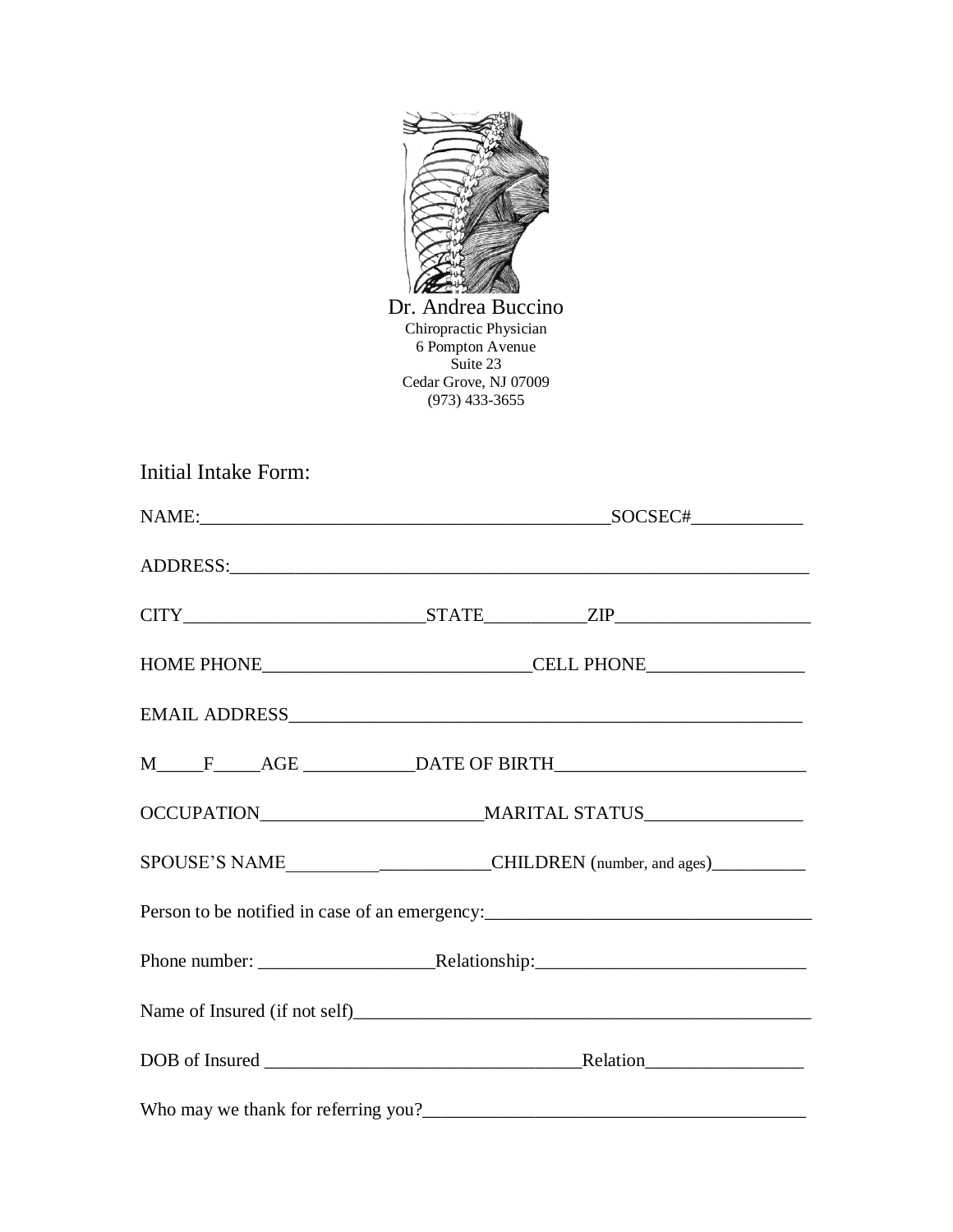|                                | Did you go to the HOSPITAL/EMERGENCY ROOM for THIS CONDITION?                     |
|--------------------------------|-----------------------------------------------------------------------------------|
|                                | $\frac{1}{2}$ NO if no, skip to the next section                                  |
|                                | YES if yes, please continue                                                       |
|                                |                                                                                   |
|                                |                                                                                   |
|                                | Did you go immediately after the incident?                                        |
|                                |                                                                                   |
|                                |                                                                                   |
|                                |                                                                                   |
|                                | What was the diagnosis?____________________What was the treatment?_______________ |
|                                | WHEN/HOW DID THIS START?                                                          |
| $\Box$                         | Immediately after a specific incident                                             |
| $\Box$                         | After multiple incidents                                                          |
| Gradually, over time<br>$\Box$ | <u> 1989 - Johann John Stone, markin fizik eta idazlearia (h. 1982).</u>          |
| $\Box$ No specific reason      |                                                                                   |
|                                | SINCE THE PROBLEM BEGAN, THE PAIN HAS:                                            |
| Increased<br>$\Box$            |                                                                                   |
| Decreased<br>$\Box$            |                                                                                   |
| Not changed<br>$\Box$          |                                                                                   |
|                                | HOW OFTEN ARE THE COMPLAINTS PRESENT?                                             |
| $\Box$                         | Constantly (100%-76% of the time)                                                 |
| $\Box$                         | Frequently (75%-51% of the time)                                                  |
| $\Box$                         | Occasionally (50%-26% of the time)                                                |

HAVE YOU EVER BEEN TO A CHIROPRACTOR BEFORE?\_\_\_\_\_\_\_\_\_\_\_\_\_\_\_\_\_\_\_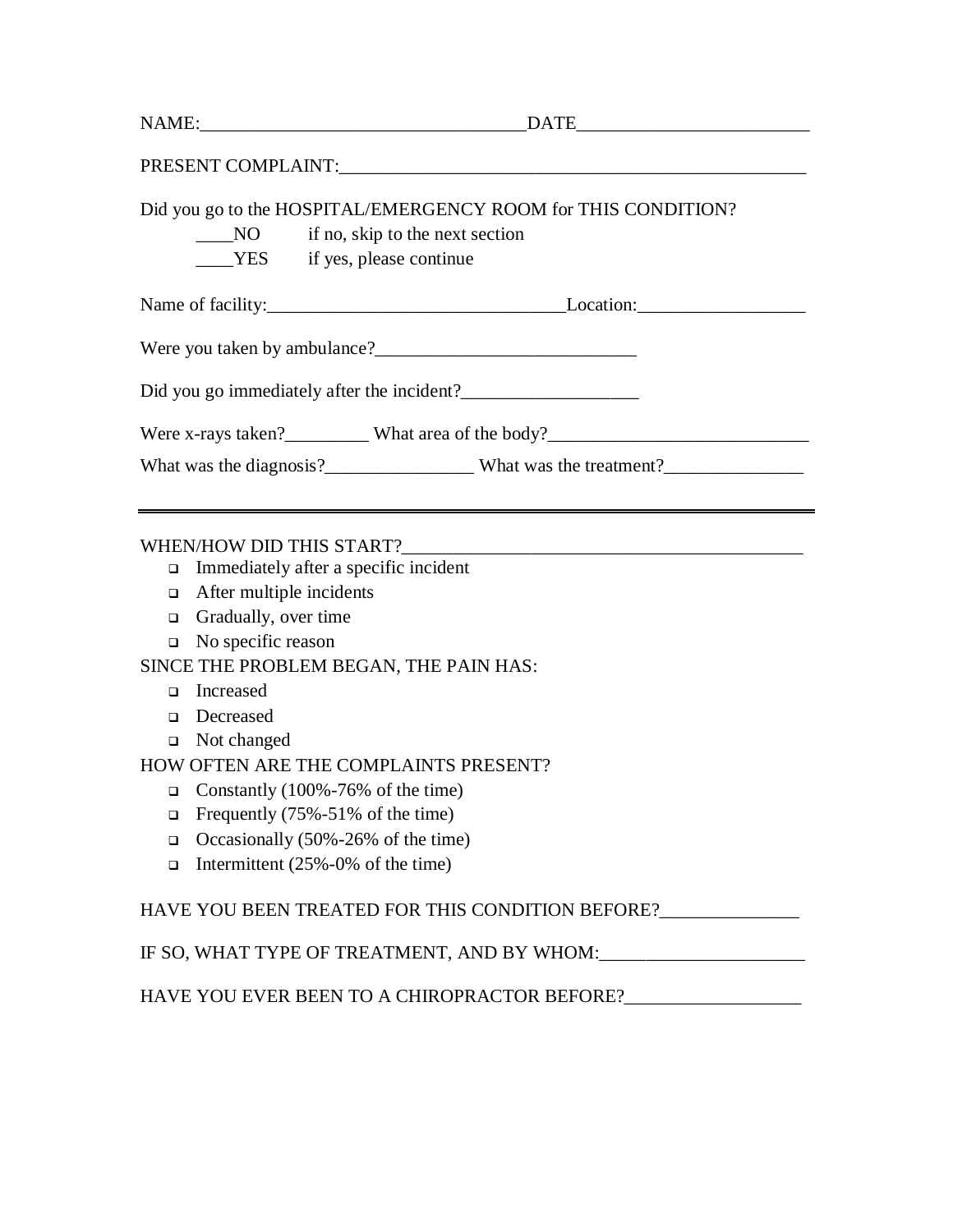## PLEASE CHECK ALL OF THE FOLLOWING THAT APPLY TO YOU:

- ❑ Headache
- ❑ Neck Pain
- ❑ Neck Stiffness
- ❑ Jaw Pain
- ❑ Shoulder Pain
- ❑ Hand Pain
- ❑ Hip Pain
- ❑ Leg Pain
- ❑ Foot Pain
- ❑ Numbness in Fingers
- ❑ Numbness in Toes
- ❑ Pins/Needles in Arms
- ❑ Pins/Needles in Legs
- ❑ Joint Swelling
- ❑ Stiffness of Joints
- ❑ Fainting
- ❑ Loss of Consciousness
- ❑ Dizziness
- ❑ Seizures
- ❑ Nausea
- ❑ Balance Problems
- ❑ Chest Pains
- ❑ Shortness of Breath
- ❑ Loss of Appetite
- ❑ Inexplainable Weight Loss
- ❑ Night Sweats
- ❑ Pain Worse at Night
- ❑ Sleep Problems
- ❑ Excessive Thirst
- ❑ Frequent Urination
- ❑ Constipation
- ❑ Diarrhea
- ❑ Colitis/IBS
- ❑ Heartburn
- ❑ Ulcer
- ❑ Asthma
- ❑ Respiratory Problems
- ❑ Chronic Cough/Bronchitis
- ❑ Difficulty Swallowing
- ❑ Loss of Bladder Control
- ❑ Loss of Bowel Control
- ❑ High Blood Pressure
- ❑ Low Blood Pressure
- ❑ Kidney Stones
- ❑ Arthritis
- ❑ Diabetes
- ❑ Cancer: \_\_\_\_\_\_\_\_\_\_\_\_\_\_\_\_\_\_\_
- $\Box$  Stroke: date
- ❑ Heart Attack: date\_\_\_\_\_\_\_\_\_\_\_
- ❑ Bypass
- ❑ Pacemaker
- ❑ Metal Implants\_\_\_\_\_\_\_\_\_\_\_\_\_\_
- ❑ Other Surgical Procedures\_\_\_\_\_\_\_\_\_\_\_\_\_\_\_\_\_\_

\_\_\_\_\_\_\_\_\_\_\_\_\_\_\_\_\_\_\_\_\_\_\_\_\_\_\_

Please list MEDICATIONS:\_\_\_\_\_\_\_\_\_\_\_\_\_\_\_\_\_\_\_\_\_\_\_\_\_\_\_\_\_\_\_\_\_\_\_\_\_\_\_\_\_\_\_\_\_

Please list any Hospitalizations:

| How often do you use TOBACCO?:                              |  | daily weekly monthly yearly |  |
|-------------------------------------------------------------|--|-----------------------------|--|
| How often do you drink ALCOHOL? daily weekly monthly yearly |  |                             |  |
| Do you EXERCISE? What type?                                 |  | How often?                  |  |

FEMALES: Are you currently pregnant?

Do you use Birth Control Pills?\_\_\_\_\_\_\_\_\_\_\_\_\_

Date of Last Menses\_\_\_\_\_\_\_\_\_\_\_\_\_\_\_\_\_\_\_\_\_\_